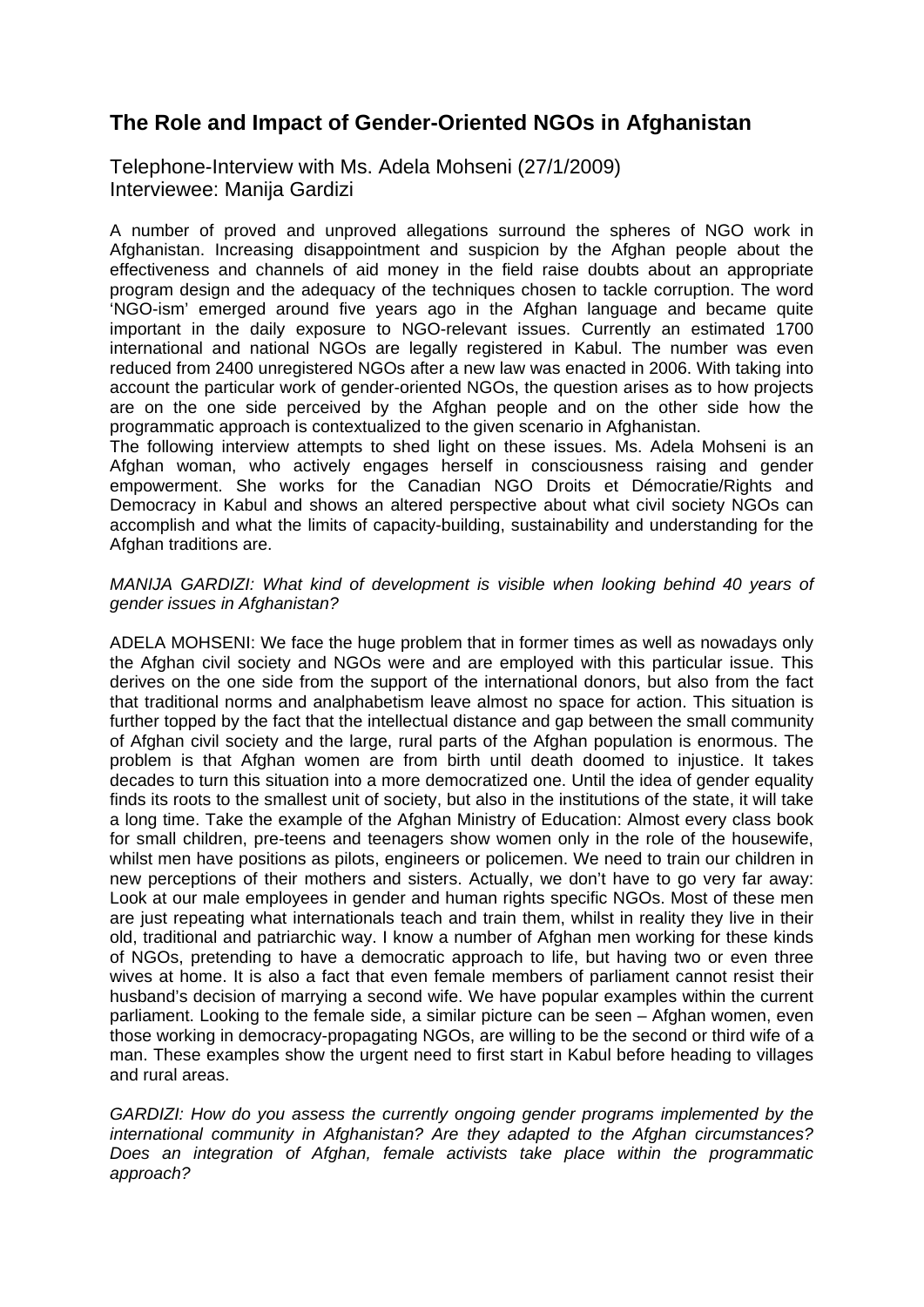MOHSENI: We have 70% analphabets in Afghanistan, the larger part of them are women. The people do not even have the slightest idea of democracy, gender equality or anything else. How can we impose Western ideas in such a fast way? The process of democracy took hundreds of years in Western civilization, and here in Afghanistan, the international community seeks to reach this aim in just a few years. We urgently need to first of all regulate very basic injustices within the Afghan society, e.g., the rights of the second or the first women. It is a fact that this form of matrimony is one of the leading ones. Accordingly, there is a need to regulate even the rights of the children of each wife. As long as men are allowed on behalf of the holy Koran to marry four wives, they will go on doing so. That is the reason why I pledge for more in-depth education from  $1<sup>st</sup>$  grade to  $12<sup>th</sup>$  grade for both men and women. And to do so we need foremost well-educated teachers and lecturers at the university. There are more than enough teachers in Afghanistan who are unable to read and write properly. I know of cases at Kabul University in which university lecturers ask female students to have immoral contact with them, in order to receive better grades. Anyway, we need to start gender-oriented education in traditional norm-setting. For example we often face the problem that mothers-in-law abuse their dominant position against the daughter-inlaw. It is a quite prominent and widespread tradition which underpins the position of the mother-in-law. We need to tackle these inequalities first, before starting with the next level.

## GARDIZI: Are there any long-established female, Afghan activists? In what kind of *organizational structure do they work? Independently of international NGOs?*

MOHSENI: There are a number of female activists, e.g., Soraya Talika or Gulalay Habib, who worked already during the communist regime in the framework of gender. These women are currently, from my knowledge, working for different NGOs. But I would like to make a further point: We are not just focusing on female empowerment; we also try to tackle injustices which also befall young men. When a female family member loses her husband, often the son of a close relative is forced to marry her, in order to shelter the children and the wife. Even if he is 15 years old and she is 20 years older. We often hear of such cases. This also applies to marriages in which men do not have a real say in regard to whom they would like to marry. Traditions are the core problem, and the victims of these old-established norms are men and women.

*GARDIZI: There are a large number of international and national NGOs in Afghanistan and especially in Kabul. What do you think about this fact? Is the accusation of corruption within the NGOs true?* 

MOHSENI: People often forget that a huge number of Afghans live in Kabul. It is estimated that almost 3.8 million returnees are currently based in Kabul. This forms a remarkable part of the Afghan population. All these people have different needs. Additionally, we face the problem that a large part of the Afghan intelligentsia left the country. The few ones left are often not willing to work outside of the big cities like Kabul, Herat or Mazar-e-Sharif. These reasons can be possible causes for the high number of NGOs in Kabul.

I do not agree completely with the accusations made regarding corruption in international as well as national NGOs. It is, of course, true that Afghans feel betrayed when learning about the incredibly high salaries of international staff. They are also disappointed about the fact that most of the international staff doesn't even pay taxes, whilst earning about 10,000 US dollars a month. Anyway, the level of corruption encircling the Afghan administration is in no way comparable with the small and rather low level of corruption within the NGOs. At least there is a certain external authority overseeing the machinations compared to the lawlessness in Afghan administrations. I think a rather popular form of accusations against NGOs concerns program design and implementation. One can often observe that international NGOs lack an understanding of the Afghan traditional structures and norms. I can tell you about one ongoing example of an American NGO: They developed the idea to empower Jirgas and local Shuras, in order to improve cooperation on gender issues. I am totally shocked about this type of program design! How can internationals support traditional